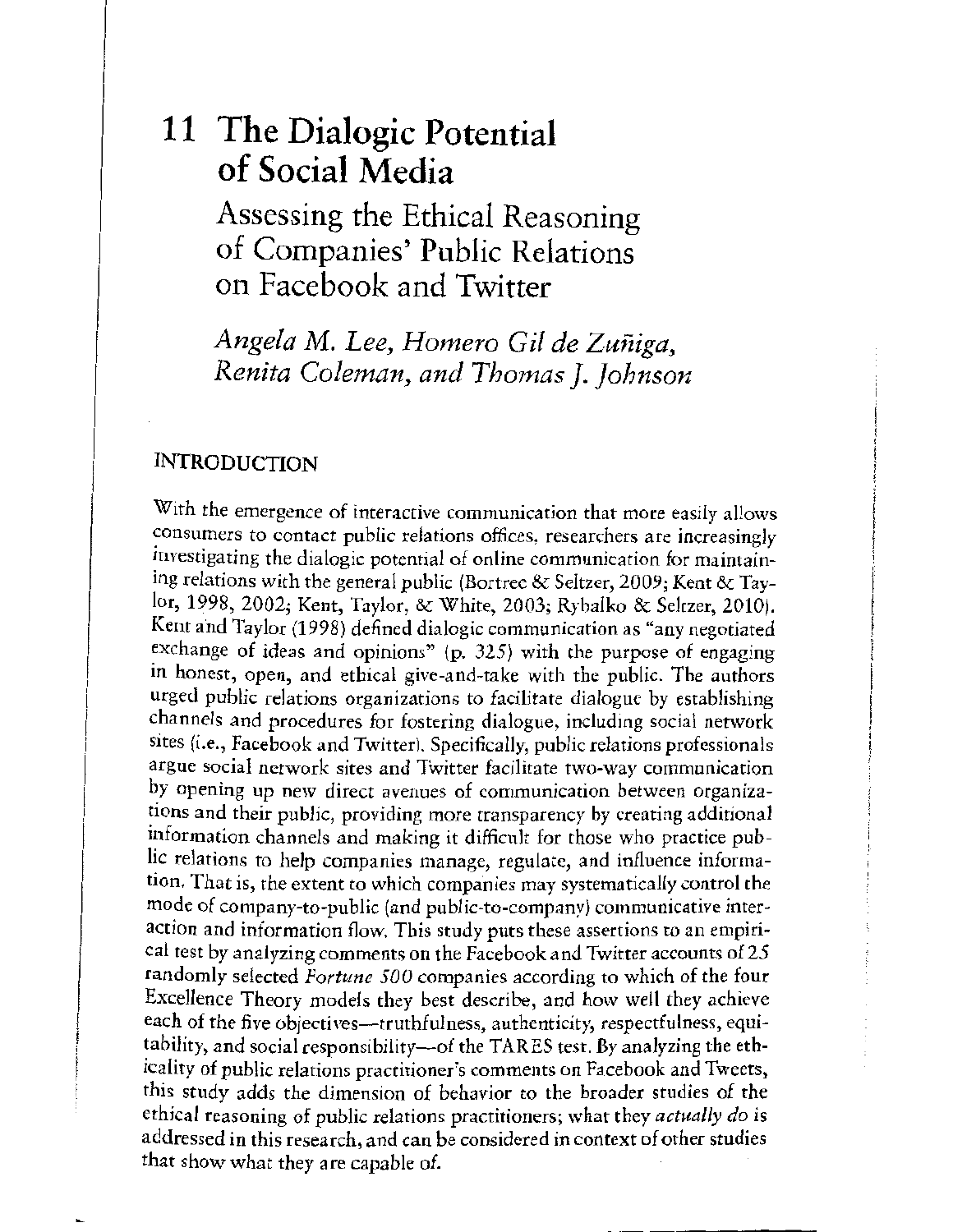#### 160 *Lee, Gil de Zuniga, Coleman, and Johnson*

Public relations practitioners believe that social media have made pub-Public relations practitioners believe that social media have made parlic relations firms more transparent and have improved the ethical perceptions of PR because the public perceives that social media create a truthful, transparent, and ethical culture (Wright & Hinson, 2012). Similarly, open conversations with the public through social network sites and Twitter can make a public relations organization appear more transparent and ethical (Coombs & Holladay, 2010; Nordstrom, 2012).  $T$ hus  $\alpha$  Holladay, 2010; Nordstrom, 2012).

I has study analyzed the ethicality of public relations practitionals edited comments on Facebook and Tweets to add the dimension of behavior to the broader studies of the ethical reasoning of public relations practitioners; what they actually do will be determined in this research, and can be considered in context of other studies that show what they are capable of.

#### RESEARCH QUESTIONS

 $T_{\rm tot}$  is the probability of  $T_{\rm tot}$  or  $T_{\rm tot}$   $\sim$   $T_{\rm tot}$   $\sim$   $T_{\rm tot}$   $\sim$   $T_{\rm tot}$   $\sim$   $T_{\rm tot}$   $\sim$   $T_{\rm tot}$   $\sim$   $T_{\rm tot}$   $\sim$   $T_{\rm tot}$   $\sim$   $T_{\rm tot}$   $\sim$   $T_{\rm tot}$   $\sim$   $T_{\rm tot}$   $\sim$   $T_{\rm tot}$   $\sim$   $T_{\rm tot}$  not) using social media sites like Facebook and Twitter in an *ethical* fashnot) using social media sites like Facebook and Twitter in an *ethical* fashion, the following research questions are proposed:

## Excellence Theory

- *RQla:* How often do the *Fortune 500* companies use social media to ow often do the *Fortune* 500 compa achieve symmetrical communication?<br>*RQ1b:* Do such practices differ between Facebook and Twitter?
- 

#### TARES test

- *RQ2a:* How truthful, authentic, respectful, equitable, and socially ow truthrul, authentic, respectful, equitable, and socially *RQ2b:* Do such practices differ between Facebook and Twitter?
- 

#### Baker's Trustworthiness

- *RQ3a:* How trustworthy are the *Fortune 500* companies on their social we trustworthy are the media sites?<br>*RQ3b:* Do such practices differ between Facebook and Twitter?
- 

#### METHOD

 $\frac{1}{\sqrt{2}}$ and a study used one constructed week from a six-month period to content analyze Facebook and Twitter accounts of 25 randomly selected Fortune 500 companies.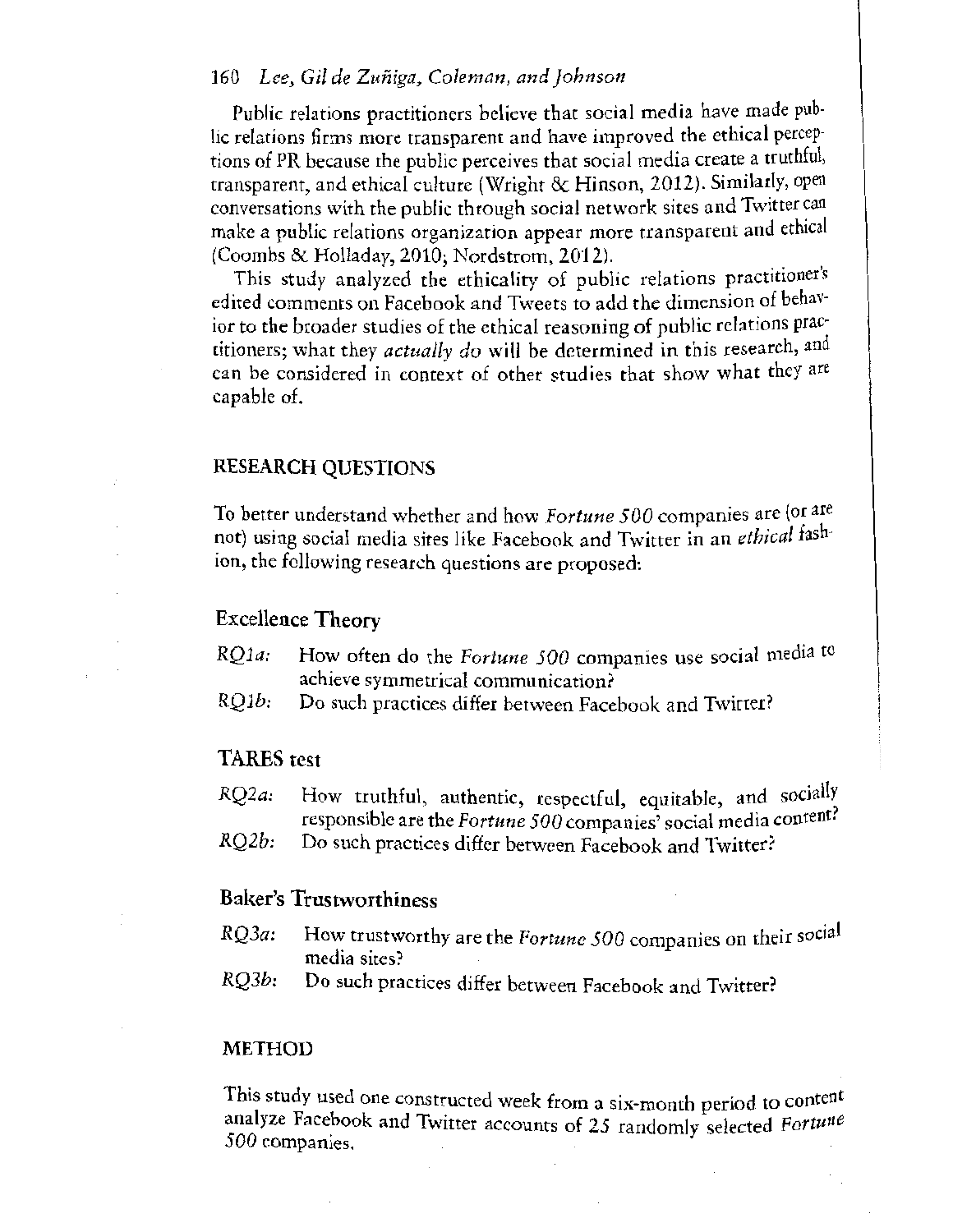## Sampling

Constructed sampling is a stratified sampling method that effectively yields a representative sample for media content by minimizing possible skew due to cyclic variations (Riffe, Lacy, & Fico, 2005; Lacy, Riffe, Stoddard, Martin, & Chang, 2001). Constructed sampling has been found to produce sufficient, if not better, generalizable media content than simple random sampling or consecutive day sampling both offline (Stempel, 1952; Riffe, Aust & Lacy, 1993) and online (Hester & Dougall, 2007). Because large corporations' communication habits with the general public are unlikely to vary dramatically on a daily basis for practical purposes (e.g., to maintain a coherent onlinc presence and follow centralized customer service protocol) as proposed by {Culnan, McHugh, & Zubillaga, 2010; Scott, 2011), this study adopted this recommendation and created one constructed week.

The constructed week was drawn between September 2011 and February 2012 (N = 182 days).

## Sample

This study analyzed 25 *Fortune 500* companies. The companies were randomly selected by using a random number generator. Only companies with working Facebook (e.g., ones that enable wall activities) and Twitter accounts were used for analysis. The foJlowing 25 *Fortune 500* companies, with respective *Fortune 500* ranks in parentheses, were used in the study: General Electric (6), AT&T (12), Pfizer (31), Target (33), Lockheed Martin (52), Cisco Systems (62), Morgan Stanley (63), Amazon (78), Allstate {89), Macy's {107), Kimberly-Clark (130), Nike (135), Progressive (164), Qualcomm (222), Visa (297), Henry Schein (317), Charter (333), Mattel (392), Clorox (411}, Pitney Bowes (421), Ryder System (437), Avaya (445), Con-way {454)) Rockwell Collins (478), and Dick's Sporring Goods (464).

## Unit of Analysis

Each company's Facebook and Twitter pages were examined. The unit of analysis was the individual tweet or Facebook post. For Facebook, everything that had been posted during the constructed week was coded; on Twitter only original tweets were coded (e.g., no retweets).

#### Data

All of the data were collected over a 24-hour period by one of the authors and two graduate students from a large research university in the Southwestern U.S. Training sessions were held for all personnel involved in data collection. All of the posts and original tweets on the 25 companies' Facebook and Twitter accounts were collected.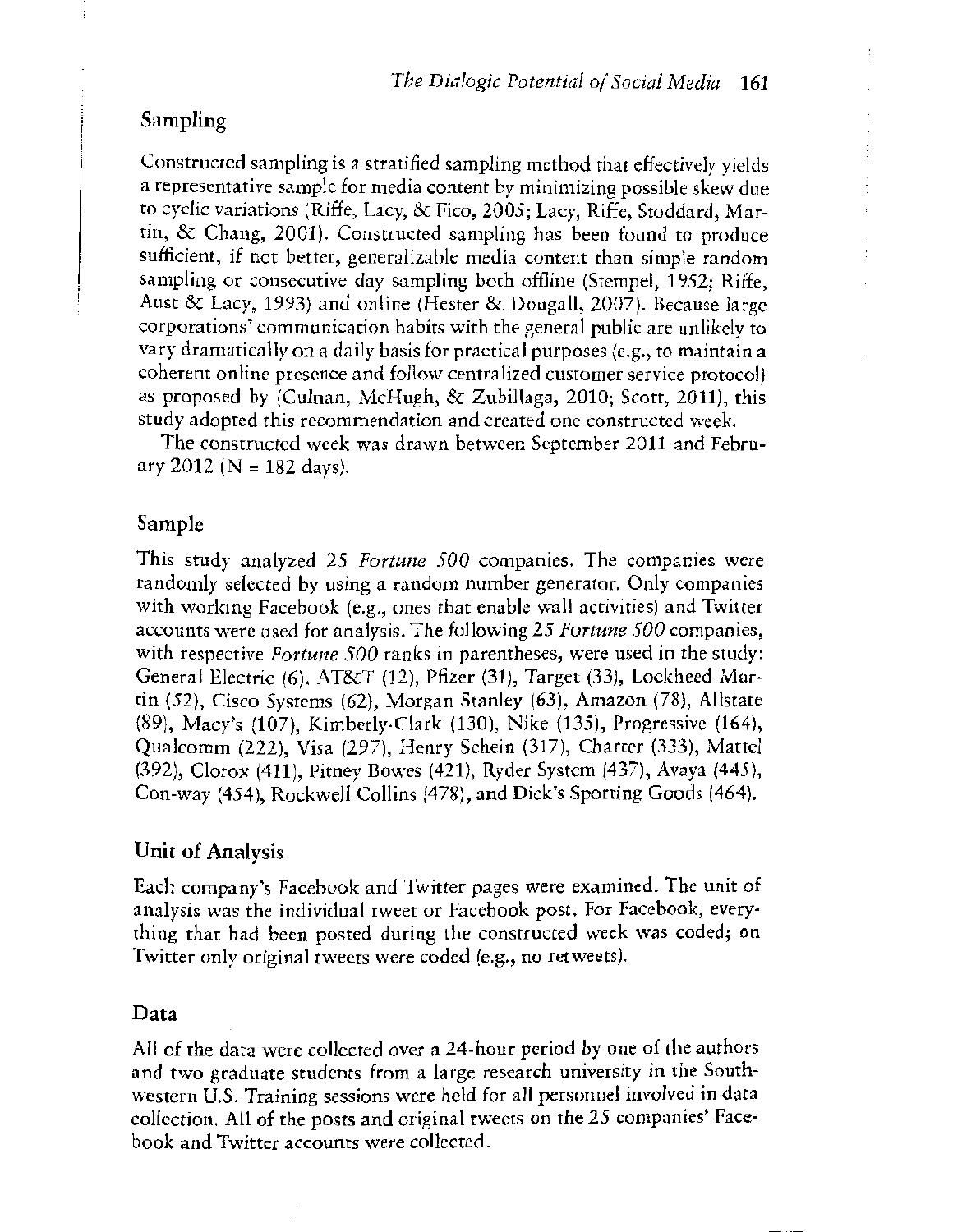#### Codebook

Grounded in the Excellence Theory and the TARES test, and adopting ounded in the Excellence Theory and the TARES test, and adopting measures created in previous studies (Baker & Martinson, 2001; Lieber, 2005; Grunig, 2008; Grunig & Grunig, 2010; Martinson, 1995; McCoy & Black, 2002; Lee & Cheng, 2010; Hon & Grunig, 1999; Cobat, 2005), this study created 25 variables to measure symmetrical communication in the Excellence Theory (e.g., "Does the site ask what their consumers need or want?"), truthfulness (e.g., "Are the responses from the company to consumer's questions reasonably informative?"), authenticity (e.g., "Are more than half of the photos used candid photos?"), respect (e.g., "Are the company's responses to audiences respectful?"), equity (e.g., "Has information on the page been presented in an unnecessarily convoluted fashion?"), and social responsibility (e.g., "Is the information presented clearly and easily understandable?") in the TARES test, and trustworthiness (e.g., Does the company answer questions on the page, if asked?") as a measure of moral authority and ethical practices in public relations (Baker, 2002).

#### Inter-Coder Reliability

 $T_{\text{max}}$  graduate studients from a large research university in the Southwestern university in the Southwestern U.S. u.s. we conclude a students from a large research university in the Southwestern speak-U.S. were trained as coders for this study. They were both fluent English speakers and experienced Internet users familiar with Facebook and Twitter. Additionally, authors met with both coders to discuss observed disparities. The group worked as needed taking both coders' accounts and suggestions into consideration to generate a final codebook as objectively reliable as possible.

For example, one of the variables for truthfulness of the message from the TARES test asks whether the company asks questions and also offers answer in the same spot (e.g., Want to have better hair? Try our new shampoo). Coders had a different interpretation on the issue so it was discussed a common understanding. Several similar issues as this one were addressed<br>and discrepancies resolved.  $\alpha$  contributes  $\alpha$  is the confidence in the extensive training and expressed confidence in the confidence in  $\alpha$ 

Logers went through extensive training and expressed confidence  $\mu$ understanding the codebook. The authors generated content randomization of about 30% of the total collected data used to calculate intercoder reliability at the beginning of the coding process. Scott's Pi for individual variables are: Does the site ask what their consumers need or want? 1.0; Does the company interact with consumers on the site? .72; Does the company engage in dialogue with consumers? .88; Are the responses from the company to consumer's questions reasonably informative? .79; PR language: Does the company ask questions and also offer answer in the same post? 1.0; Visual: Do more than half of the photos used look manipulated? .68; Is the information presented on the page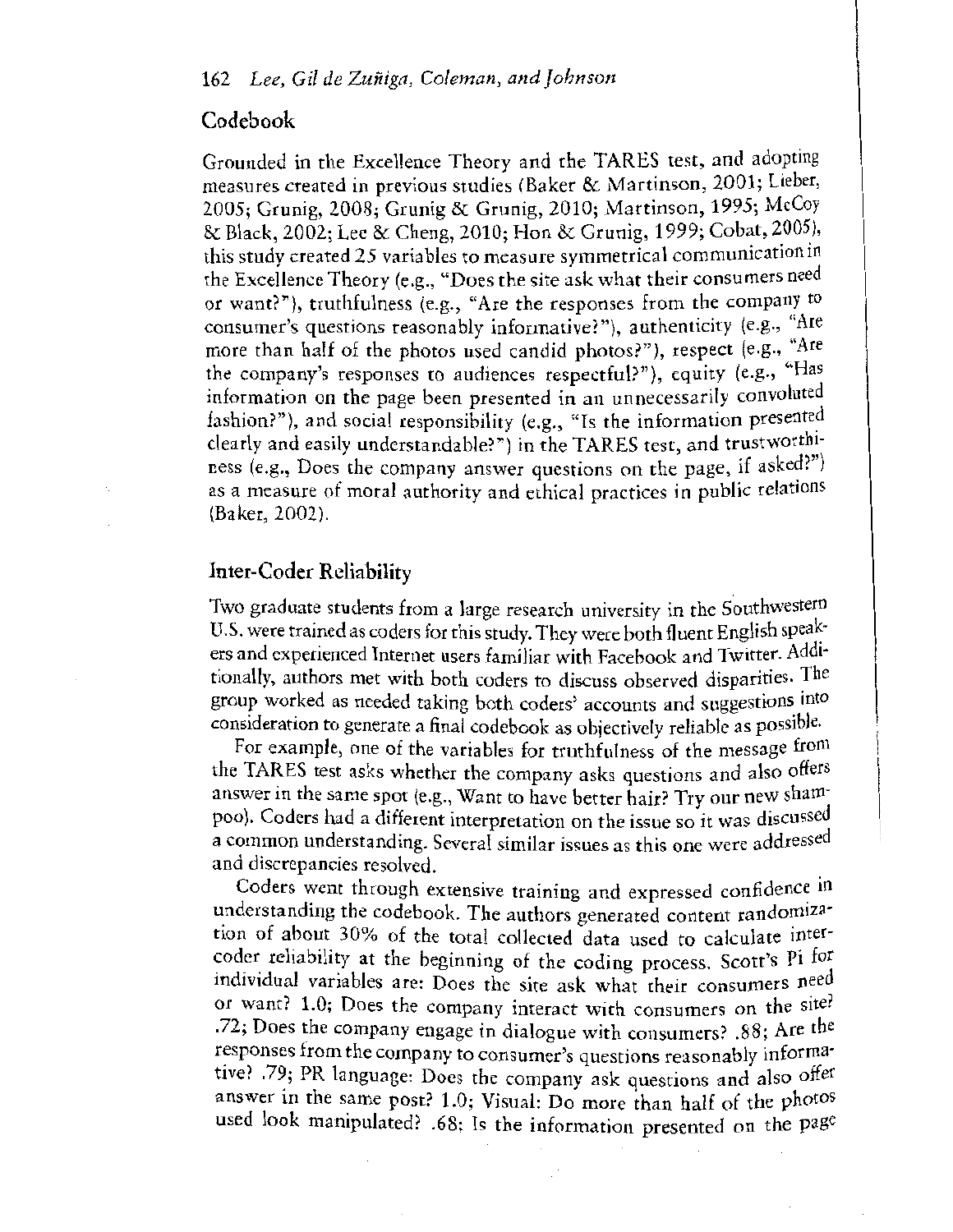ii<br>Si

Ì.  $\bar{\mathbb{R}}^3$ 

useful or beneficial to audiences? .74; Are the company's responses to audiences respectful? .89; Has information on the page been presented in an unnecessarily convoluted fashion? .50; Does the information take advantage of human weaknesses such as anxieties, fears, low self-esteem, ere.? .50; ls the information presented clearly and easily understandable? .96; Is the information presented by the company harmful to individuals or society? .94; Does the company offer reward if someone does something for society? .83; Does the company encourage audiences to give back to society in ways other than offering personal reward? 1.0; Does the company answer questions on the page, if asked? .81; Does the page enable troubleshooting? .74; Is gratitude (e.g., "thanks" or "thank you"] from consumers found on the page? .69; Is the page professional (e.g., use formal or distant language, no "lol," "nm," or slang, etc.) .96; Does the page allow Q&A? .53; Does the page have emails listed for contact? .53; Phone numbers listed for contact? .63; Private messaging function? .95; Docs the page provide private policy info? .63.

The way Scott's Pi is calculated makes it conducive to skewed values for variables rhat do not have a lot of variation. For example, even although two variables have a .50 Scott's Pi, both variables actually have 99% coderagreement. To ensure that alt the variables are reliable, the primary coder analyzed all the pretest data in detail to systematically document variation in variables, and the variables are deemed acceptable despite the apparently low Scott's Pi because they have extraordinarily high coder-agreement (above 97%), and are only suffering low Scott's Pi due to the nature of this particular reliability test. After accounting for these special cases, Scott's Pi for all variables analyzed in this study range between .72 and 1.0, which is deemed acceptable by conventional standards.

#### Operationalization

All of the indices used in this study are not uni-dimensional repetition factors. For example, "Does the company use 2 or more adjectives in one sentence?" and "Arc more than half of the photos used candid photos?" make up the "authenticity" index, there is no inherent reason to believe that verbal and visual authenticity need or should coexist on a company's social media site (e.g., a company may communicate in a authentic fashion verbally but not visually). For this reason, reliability tests are not computed for these multi-dimension indices.

Sum of the following three variables made up the "excellence theory: symmetrical communication" index: Does the site ask what their consumers need or want? Does the company interact with consumers on the site? Does the company engage in dialogue with consumers?

Sum of the following three variables made up the "truthfulness" index: Are the responses from the company to consumer's questions reasonably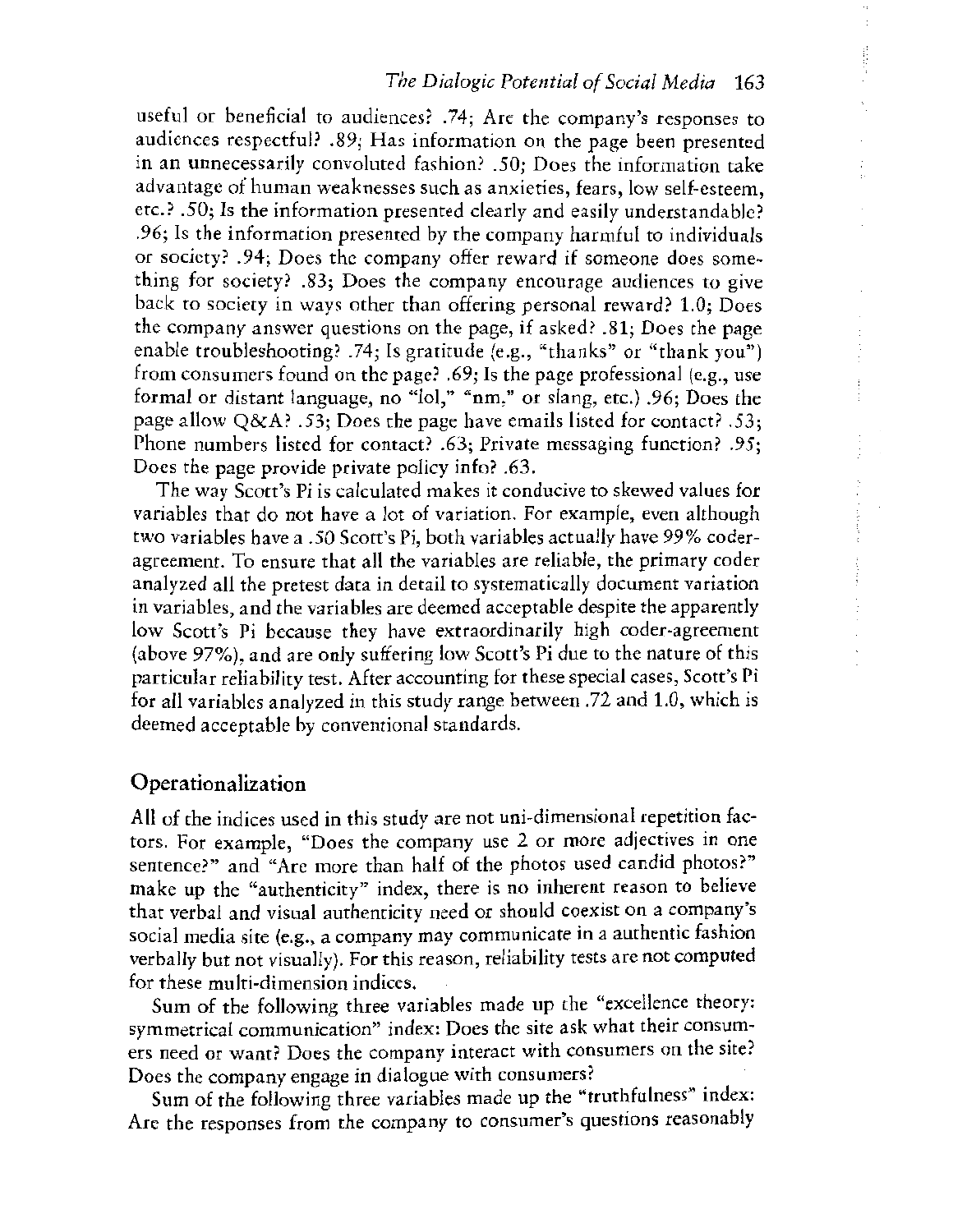## <sup>164</sup>*Lee, Gil de Zuniga, Coleman, and Johnson*

 $\epsilon$  does the company as the company as the company as the company as the company as the company as  $\epsilon$ formative? Does the company ask questions and also offer answer in the photoshopped? same post? Do more than half of the photos used look photoshopped?

Sum of the following two variables made up the "authenticity" index: Does the company use 2 or more adjectives in one sentence? Are more than half of the photos used candid photos? of the photos used candid photos:<br>Sum of the "respect" index: Is the

Sum of the following two variables made up the  $\frac{1}{2}$  respect the page of  $\frac{1}{2}$ information presented on the page useful or beneficial to audiences? Are the company's responses to audiences respectful? ompany's responses to audiences respectful?

Sum of the following two variables made up the "equity index; that information on the page been presented in an unnecessarily convoluted fashion? Does the information take advantage of human weaknesses such<br>as anxieties, fears, low self-esteem, etc.?  $\mathbf{S}$  is the following four variables matrix  $\mathbf{S}$  ... so the social responsibility.

Sum of the following four variables made up the "social responsibility" index: Is the information presented clearly and easily understandable? Is the information presented by the company harmful to individuals or society? Does the company offer reward if someone does something for society? Does the company encourage audiences to give back to society in ways other than offering personal reward? sthan offering personal reward?<br>Sum of the following intervals in the trust worthiness"

Sum of the following nine variables made up the "trustworthiness" index: Does the company answer questions on the page, if asked? Does the page enable troubleshooting? Is gratitude from consumers found on the page? Is the page professional? Does the page allow Q&A? Does the page have emails listed for contact? Phone numbers listed for contact? Private message functions? Does the page provide privacy policy info?

#### RESULTS

As Table 11.1 indicates, *Fortune 500* Companies differ in their management of table 11.1 indicates, *Fortune 500* Companies differ in their management. of ethical communication on Facebook and Twitter. Specifically, Fortune 500 Companies did the most poorly in achieving equitable communication, with over 90% of all the posts examined in the data on both Facebook and Twitter not achieving equitable communication. On the other hand, Fortune 500 Companies successfully achieved trustworthy communication on<br>both Facebook and Twitter. racebook and lwitter.<br>Ola asks how often *Fortune* 500 companies use in the achieve

 $\frac{1}{2}$  symmetries are symmetrical communication (range  $\frac{1}{2}$ ). The definition of the these symmetrical communication (range = 0 to 3). The data suggest that these companies do, in an overall trend, use social media to achieve symmetrical communication to a certain degree  $(M = .75, SD = 1.06)$ .

RQ1b asks whether Fortune 500 companies use Facebook and Twitter differently to achieve symmetrical communication. Tables 11.2 and 11.3 provide the comparison. The data suggest that overall Twitter ( $M = .94$ )  $SD = 1.10$ ) was used more efficiently than Facebook ( $M = .57$ ,  $SD = .99$ ) to achieve symmetrical communication, and the difference is statistically significant;  $t$  (26)= 3.07,  $p$ <.01.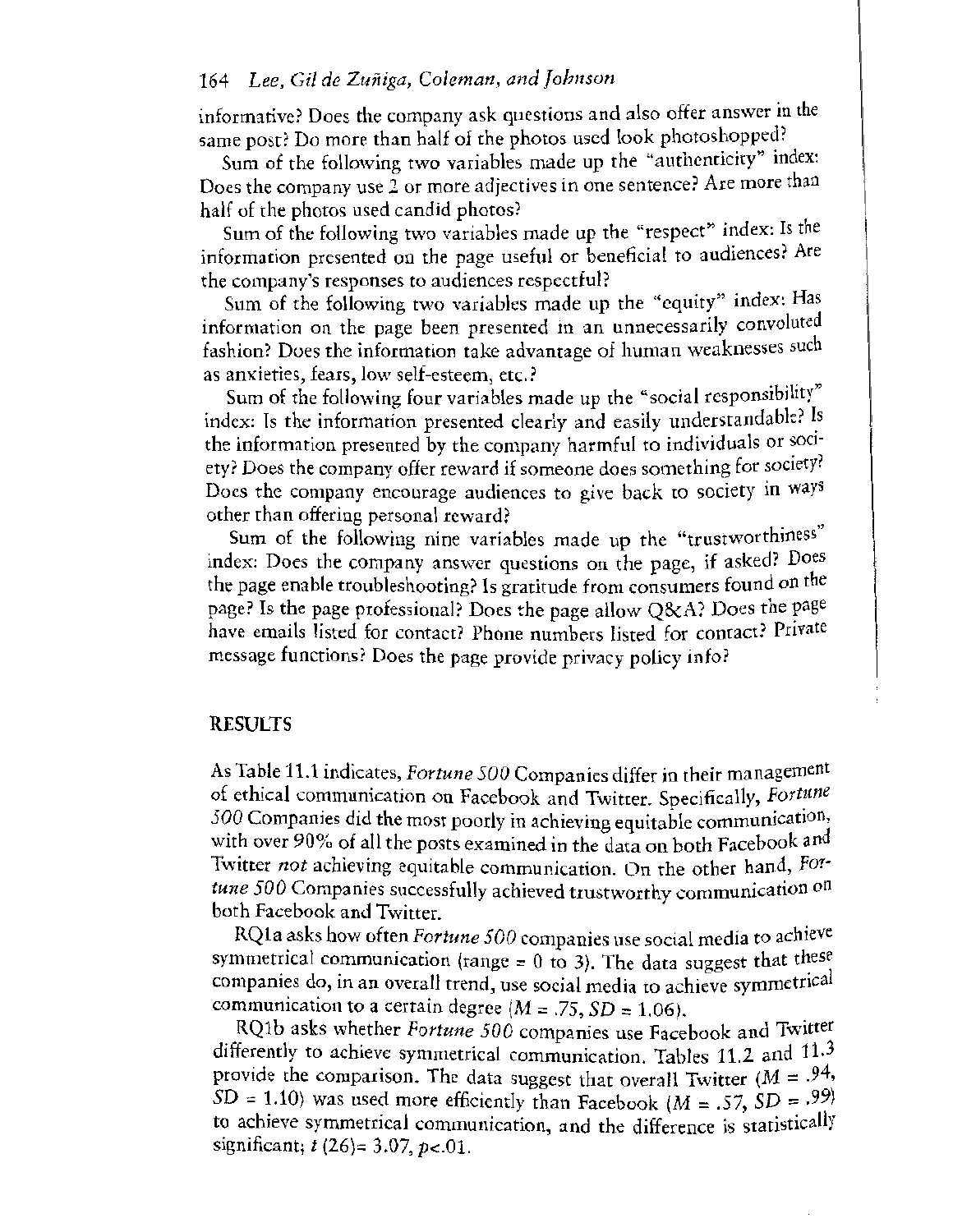|                           | % Scoring 0 in each index |         |
|---------------------------|---------------------------|---------|
|                           | Facebook                  | Twitter |
| Symmetrical Communication | 70.3                      | 53.7    |
| Truthfulness              | 22.9                      | 2.0     |
| Authenticity              | 81.1                      | 95.4    |
| Respect                   | 2.9                       | 0       |
| Equity                    | 91.2                      | 93.1    |
| Social responsibility     | 17.4                      | 18.2    |
| Trustworthy               | 0                         | 0       |

*Table 11.1* Summary of the Extent to Which *Fortune 500* Companies Failed to Communicate Ethically on Facebook and Twitter

RQ2a explores the extent to which *Fortune 500* companies' social media content is truthful (0 to 3), authentic (0 to 2), respectful (0 to 2), equitable (0 to 2), and socially responsible (0 to 4). Because these five indices are based on different scales, the following comparisons were done after each mean was divided by its own range. The data suggest that their content is most respectful ( $M = .87$ ,  $SD = .23$ ), followed by truthful ( $M = .36$ ,  $SD = .19$ ), social responsible ( $M = .25$ ,  $SD = .15$ ), authentic ( $M = .06$ ,  $SD = .17$ ), and equitable  $(M = .04, SD = .14)$ . Of these differences, Paired-Sample T tests revealed that respectful is significantly different from truthful; *t* (73)= 17.35, *p<.001;* social responsibility; *t* (98)= 22.03, p<.001, authenticity; *t* (103)= 27.34, *p<.001* and equity; *t* (100)= 27.33, *p<.001.* Truthful is significantly different from authenticity; *t* (97)= 7.04, p<.001 or equity; *t* (97)= 9.49, *p<.001.* Social responsibility is significantly different from authenticity; *t* (251)= 12.21, *p<.001* or equity; *t* (252)= 18.19, *p<.001* (Also see Table 11.4).

The data suggest these companies' content on Twitter is more truthful {M=1.20, SD=.45 compared to *M=.96,* SD=.65}; *t* (17)= 1.65, *n.s.,* respectful (M=1.76, *SD*=.43 compared to *M*=1.69, *SD*=.53); *t* (18)= .89, *n.s.*, and socially responsible (M=1.00, SD=.62 compared to *M=.96,* SD=.58) than on Facebook; *t* (23)= 2.25, *p<.001.,* whereas their content on Facebook is more authentic ( $M=.19$ ,  $SD=.41$  compared to  $M=.05$ ,  $SD=.21$ );  $t (26)=.42$ , *n.s.*, and equitable *(M=.09, SD=.31* compared to *M=.07, SD=.25)* than on Twitter; *t* (26)= 1.88, *p<.001* (Also see Table 7.4).

RQ3a asks how trustworthy *Fortune 500* companies are on their social media asks now trustworthy *Fortune* 500 companies are on their social on trustworthiness (range 0 to 9, M=3.96, SD=1.44).

RQ3b explores difference in trustworthiness between *Fortune 500* companies' use of Facebook and Twitter. The data suggest that *Fortune 500*  companies are more trustworthy on Twitter ( $M=4.70$ ,  $SD=1.15$ ) than on Facebook (*M*=3.26, *SD*=1.33); *t* (15)=1.46, *n.s.*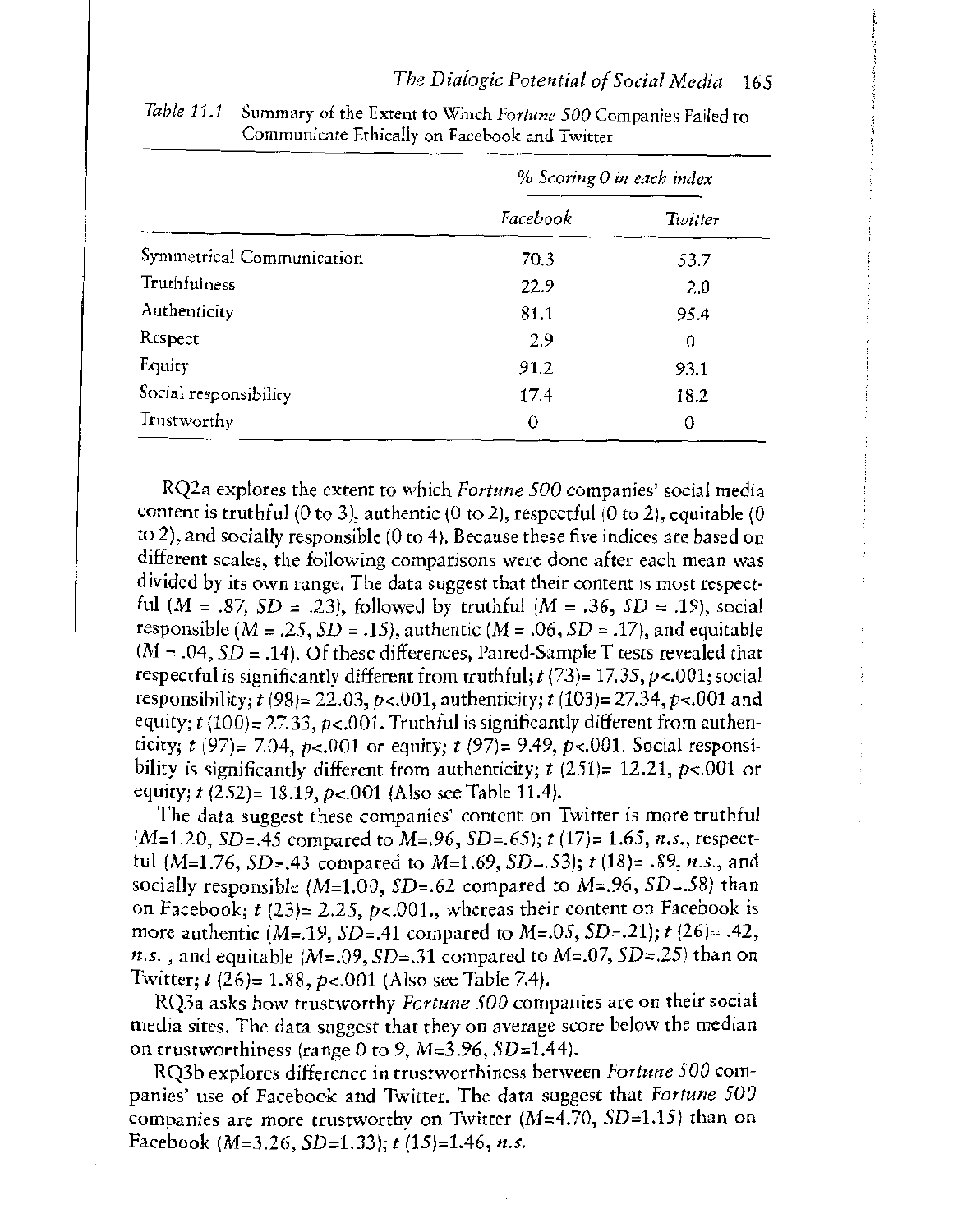|                       | Excellence<br>Theory                   |                 |                    | TARES Test    |                                        |                          | Baker                |
|-----------------------|----------------------------------------|-----------------|--------------------|---------------|----------------------------------------|--------------------------|----------------------|
| Company               | Communication<br>Symmetrical           | Truthfulness    | Authenticity       | Respect       | Equity                                 | Responsibility<br>Social | worthiness<br>Trust- |
| Ë                     | 2.29(1.11)                             | (.52)<br>133    | 57(.53)            | .67(.52)      | $rac{1}{2}$                            | 1.00(0)                  | 3.17 (.98)           |
| <b>AT&amp;T</b>       | 1.00(1.29)                             | (71)<br>1.00    | 43(.53)            | 1.67(.58)     | $(64)$ ( $(49)$                        | 1.29(76)                 | 4.00(1.00)           |
| Pfizer                | $\overline{0}$                         | $\widehat{c}$   | (14(0.38))         |               | $\begin{pmatrix} 0 \\ 0 \end{pmatrix}$ | .60(.55)                 | $2.0\left(0\right)$  |
| Target                | .14(.38)                               | .33(.58)        | $\frac{1}{2}$      |               | .29(.49)                               | 1.33(5.52)               | .67(1.15)            |
| ockheed Martin        | $\frac{1}{2}$                          | (0)             | 0(0)               |               | 0(0)                                   | .50(.58)                 | 1.00(0)              |
| Cisco Systems         | .57(1.13)                              | $\frac{6}{6}$   | $\circ$            | 2.00(0)       | (0)                                    | .83(41)                  | $\frac{1}{2}$        |
| Morgan Stanley        | $\begin{pmatrix} 0 \\ 0 \end{pmatrix}$ | $\widetilde{Q}$ | $\widetilde{O}(0)$ | $O(0)$        | $\widehat{O}(0)$                       | 0(0)                     | $\frac{1}{2}$        |
| imazon                | .57(.53)                               | $(85)$ $(55)$   | .29(.49)           | (0)           | 43(.53)                                | 1.50(.55)                | 2.20(.84)            |
| llstate               | 1.57 (1.51)                            | (50)<br>1.25    | 14(.38)            | 1.75(.50)     | $\overline{0}$                         | .83(41)                  | 4.33(.58)            |
| Aacy's                | .71 (.76)                              | (55)<br>1.40    | $(64)$ $(7)$       | $\frac{1}{2}$ | 57(.53)                                | (.86 (.69)               | 3.00(71)             |
| <b>Gimberly-Clark</b> | .14(.38)                               | 0(0)            | $\circ$ (0)        | 2.00(0)       | $\frac{1}{2}$                          | 50(.71)                  | 4.40 (.55)           |

Table 11.2 Fireal Practices of Fortune 500 Companies on Facebook: Mean (SD)

 $\bar{z}$ 

# 166 Lee, Gil de Zuñiga, Coleman, and Johnson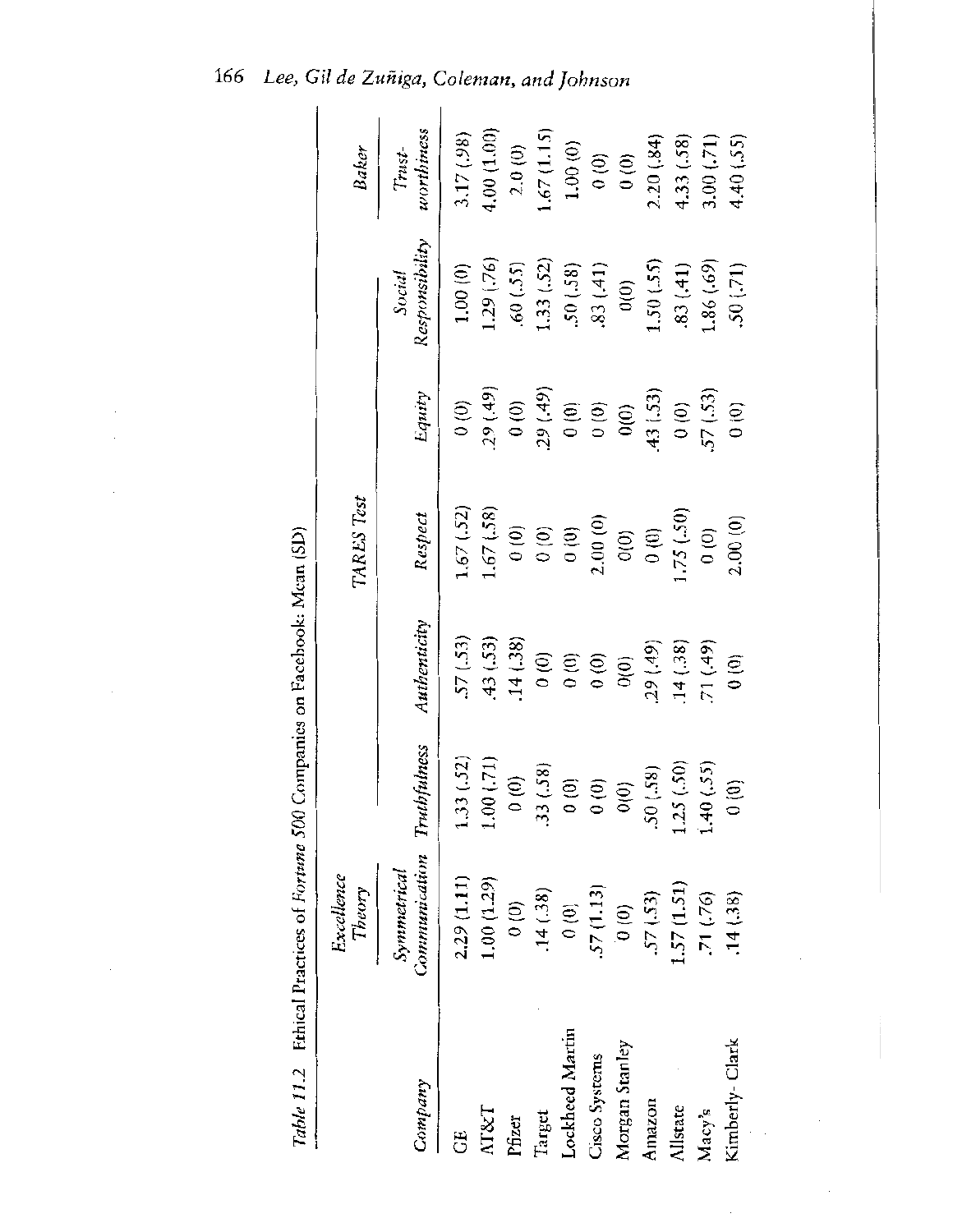| Nike                  | .29(.76)           | (171)                                  | (53, 43)      |               | (14(.38))                              | 1.00(.82)     | 1.00(0)                                           |
|-----------------------|--------------------|----------------------------------------|---------------|---------------|----------------------------------------|---------------|---------------------------------------------------|
|                       |                    |                                        |               | $\frac{1}{2}$ |                                        |               |                                                   |
| Progressive           | $\frac{1}{2}$      | 2.00(0)                                | 0(0)          | $(.50\,(.71)$ | $\frac{1}{2}$                          | .67(0)        | $\overline{0}$ (0)                                |
| Qualcomm              | .43(.53)           | $\frac{6}{6}$                          | $0\ (0)$      | $\frac{1}{2}$ | 0(0)                                   | (54)08.       | $\begin{array}{c} 0 & (0) \\ 0 & (0) \end{array}$ |
| Visa                  | 43 (1.13)          | 0(0)                                   | (49, 29)      | 1.00(0)       | (0)                                    | .75(.50)      |                                                   |
| Henry Schein          | $\frac{1}{2}$      | $(0)$ $(0)$                            | .14(.38)      | 2.00(0)       | $\frac{1}{2}$                          | .60(.55)      | 2.00(0)                                           |
| Charter               | 1.43(1.40)         | 1.00(71)                               | .14(.38)      | 1.50(.58)     | $(62)$ (.79)                           | 1.17(41)      | 4.80(0.84)                                        |
| Mattel                | $\overline{0}$ (0) | $\begin{pmatrix} 0 \\ 0 \end{pmatrix}$ | 0(0)          | 2.00(0)       | $\circ$                                | (0)           | $\frac{1}{2}$                                     |
| Clorox                | 1.00(1.15)         | 1.33(.58)                              | .14(.38)      | 1.50(71)      | .14(.38)                               | 1.00(0)       | 3.67(1.15)                                        |
| Pitney Bowes          | .43(1.13)          | 1.00(0)                                | (49)          | 2.00(0)       | 0(0)                                   | 1.00(71)      | 4,00 (0)                                          |
| Ryder System          | $\frac{1}{2}$      | $\frac{1}{2}$                          | 0(0)          | $\frac{1}{2}$ | $\begin{pmatrix} 0 \\ 0 \end{pmatrix}$ | $(05.)$ 57.   | 0(0)                                              |
| Avaya                 | .43(.79)           | 0(0)                                   | $\frac{1}{2}$ | 2.00(0)       | $\overline{0}$ (0)                     | $(05.)$ $57.$ | (0)                                               |
| Con-way               | 1.00(1.00)         | (67, 158)                              | (43(.79)      | 2.00(0.00)    | $\frac{1}{2}$                          | 1.00(0.63)    | 4.00 (1.00)                                       |
| Rockwell Collins      | .14(.38)           | $\frac{1}{2}$                          | .29(.49)      | $\frac{1}{2}$ |                                        | 1.00(0)       | $\frac{1}{2}$                                     |
| Dick's Sporting Goods | 1.57(1.13)         | .67(.58)                               | .43(.53)      | 2.00(0)       | $\frac{1}{2}$                          | 1.00(0)       | 4.00(1.00)                                        |
|                       |                    |                                        |               |               |                                        |               |                                                   |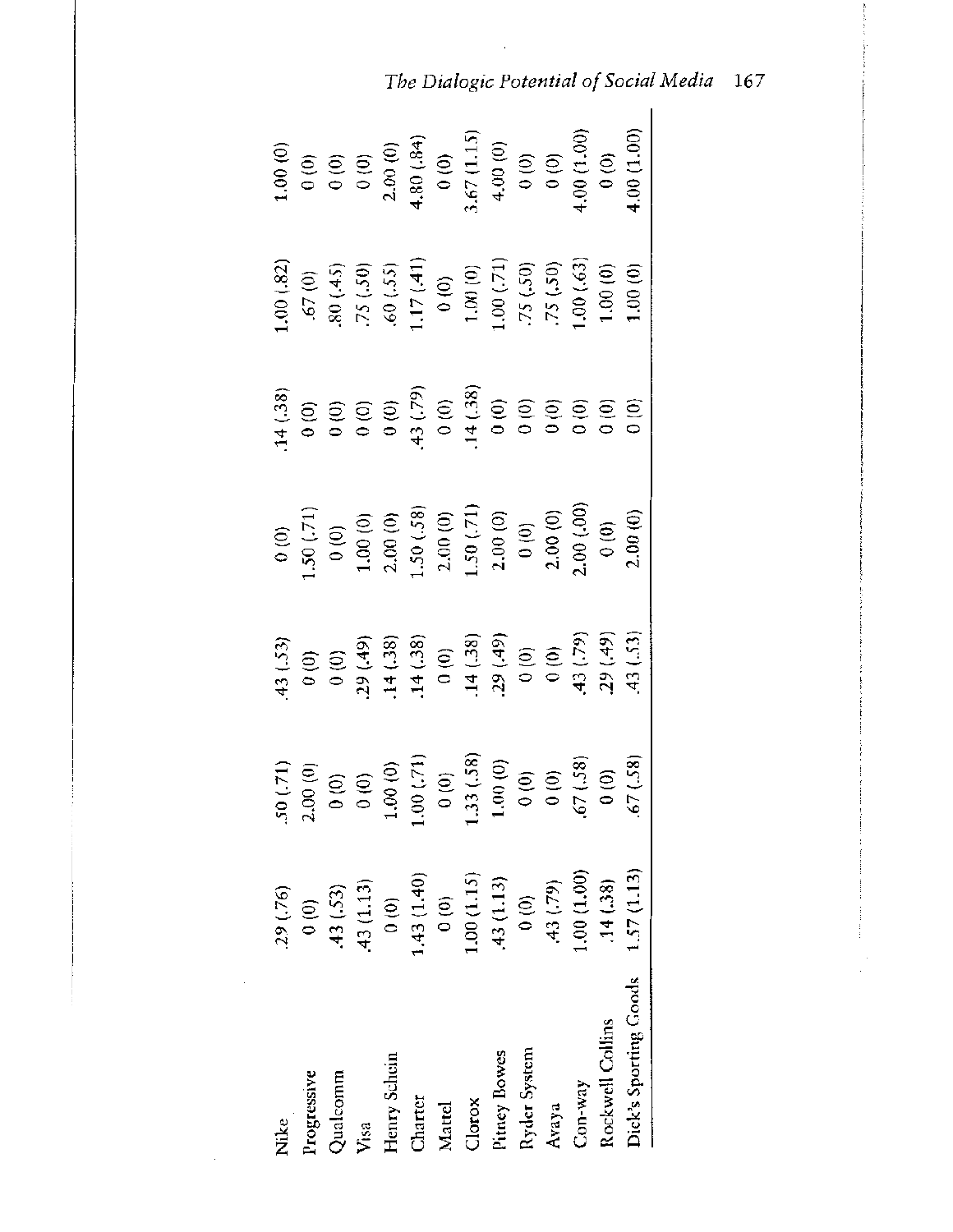|                 | Excellence<br>Theory                      |                |                | TARES Test     |                     |                                        | Baker                                  |
|-----------------|-------------------------------------------|----------------|----------------|----------------|---------------------|----------------------------------------|----------------------------------------|
| Company         | Communication Truthfulness<br>Symmetrical |                | Authenticity   | Respect        | Equity              | Responsibility<br>Social               | vortbiness<br>Trust-                   |
| 5               | 2.71(49)                                  | 1.25(.50)      | $\circ$        | 1.86 (.38)     | $\left( 0\right) 0$ | 1.00(0)                                | 3.75 (.50)                             |
| AT&T            | 1.43(1.40)                                | $(05)$ 57.     | (0)            | 1.50(.58)      | 14(0.38)            | 1.60(.55)                              | 4,00 (0)                               |
| Pfizer          | .29(.76)                                  | 1.00(0)        | $\ddot{0}$ (0) | 2.00(0)        | $\frac{1}{2}$       | (141)                                  | 5.00(4.24)                             |
| Target          | 2.00(0)                                   | 1.29(49)       | $\frac{1}{2}$  | 2.00(0)        | .14(.38)            | $(54)$ $(57)$                          | 5.00(0)                                |
| Lockheed Martin | 1.43(1.13)                                | 1.00(0)        | .43(.53)       | 2.00(0)        | 0(0)                | .83(41)                                | 3.50 (.71)                             |
| Cisco Systems   | 1.58(1.51)                                | ê<br>$1.00\,($ | (0)            | .75(.50)       | 0(0)                | .83(41)                                | 4.75(1.26)                             |
| Morgan Stanley  | $\frac{1}{2}$                             | $\frac{1}{2}$  | 0(0)           | $\frac{1}{2}$  | $\circ$ (0)         | $\begin{pmatrix} 0 \\ 0 \end{pmatrix}$ | $\begin{pmatrix} 0 \\ 0 \end{pmatrix}$ |
| Amazon          | $\widehat{O}(0)$                          | $\frac{1}{2}$  | $\frac{1}{2}$  | $\overline{0}$ | 0(0)                | 67 (1.15)                              | 0(0)                                   |
| Allstate        | 1.57(1.51)                                | (0.51)         | 14(0.38)       | $(05.)$ 57.    | $\overline{0}$      | $(11)$ $(83)$                          | 4.33 (.58)                             |
| Macy's          | 1.86 (.90)                                | 1.50(.55)      | 43 (.53)       | .83(41)        | 43(.53)             | (.83(41)                               | 4.40 (.55)                             |

168 Lee, Gil de Zuñiga, Coleman, and Johnson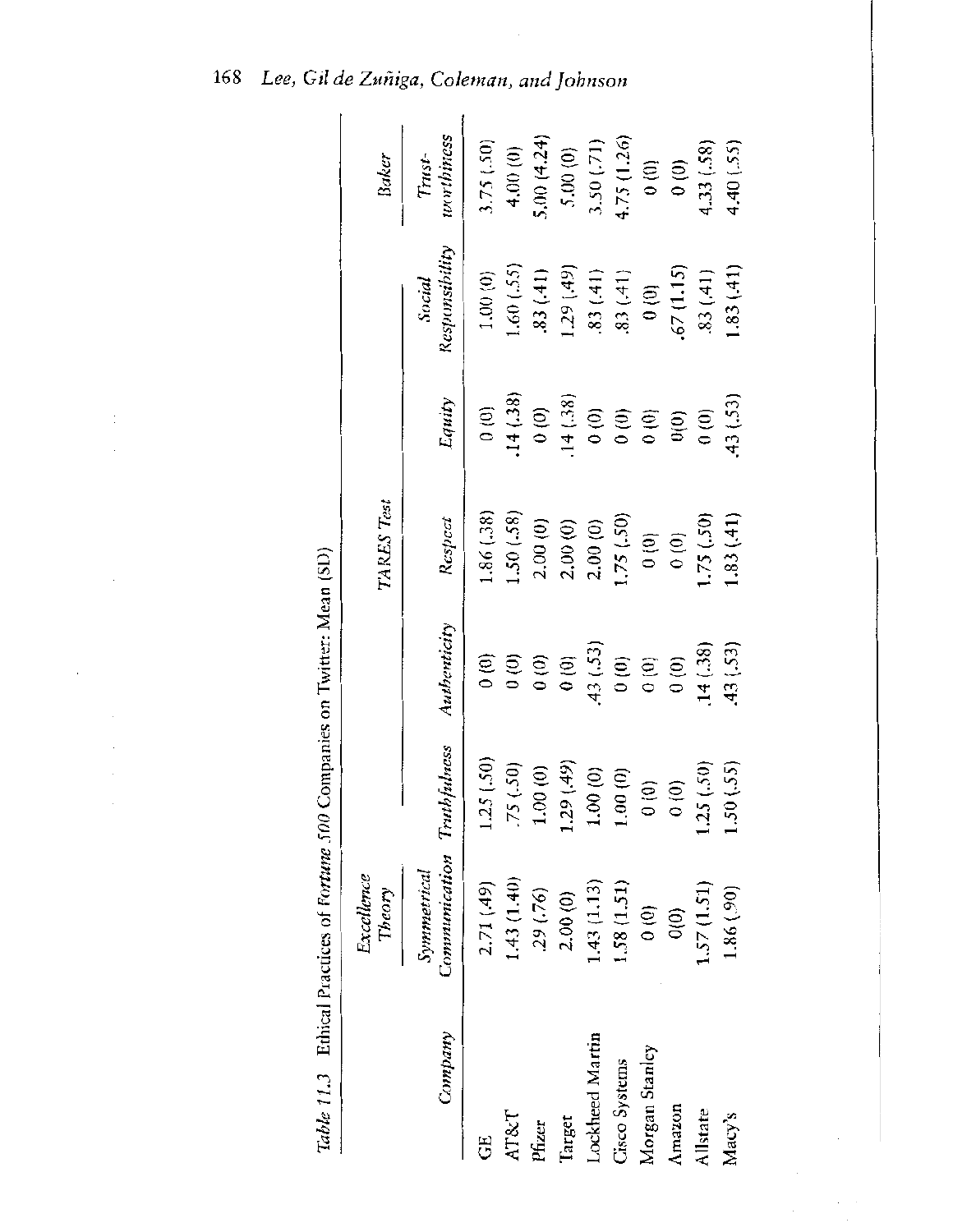| Cimberly-Clark        | $\frac{1}{2}$                                  | $\frac{1}{2}$     |                                                                                                            |                                                      |                                                                      | (50)(71)      |                                                              |
|-----------------------|------------------------------------------------|-------------------|------------------------------------------------------------------------------------------------------------|------------------------------------------------------|----------------------------------------------------------------------|---------------|--------------------------------------------------------------|
| <b>Jike</b>           | 1.86(.90)                                      | 1.00(0)           |                                                                                                            | $\begin{array}{c} 0 & (0) \\ 2.00 & (0) \end{array}$ |                                                                      | 1.57(.53)     | $0(0)$<br>5.00 (.63)                                         |
| rogressive            | 1.71(0.95)                                     | 1.40(.55)         |                                                                                                            | 1.40(.55)                                            |                                                                      | .86(.38)      | 6.75(0.50)                                                   |
| $\lambda$ ualcomm     | (00(1,00)                                      | 1.00(0)           | $\begin{array}{c} 0 & 0 \\ 0 & 0 \\ 0 & 0 \\ 0 & 0 \end{array}$<br>$\begin{array}{c} 14 & 138 \end{array}$ | 1.00(0)                                              | $0,00$<br>$0,00$<br>$0,00$<br>$0,00$<br>$0,00$<br>$0,00$<br>$0,49$   | 1.00(0.63)    | 4.00(0)                                                      |
| Visa                  | .14(.38)                                       | $\frac{1}{2}$     |                                                                                                            | (0)                                                  |                                                                      | .60(.55)      | $\begin{array}{c} 0 \\ 0 \\ 0 \\ 0 \\ 0 \\ 0 \\ \end{array}$ |
| Henry Schein          | (06, 98,                                       | 0(0)              |                                                                                                            | 1.33(58)                                             |                                                                      | 1.00(63)      |                                                              |
| Charter               | $(62)$ $(25)$                                  | $\frac{1}{2}$     |                                                                                                            |                                                      |                                                                      | (54, 0.85)    |                                                              |
| Mattel                | $\begin{pmatrix} 0 & 0 \\ 0 & 0 \end{pmatrix}$ | 0(0)              |                                                                                                            | $\begin{array}{c} 0 & 0 \\ 0 & 0 \end{array}$        | (0)                                                                  | $\frac{1}{2}$ |                                                              |
| Clor <i>x</i>         | 1.00(1.00)                                     | 1.50 (.71)        |                                                                                                            | 1.50(.58)                                            | .43(.53)                                                             | 1.33(52)      | 4.50 (.71)                                                   |
| limey Bowes           | 86 (1.21)                                      | 2.00(0)           |                                                                                                            | 2.00(0)                                              |                                                                      | (84, 80)      | 4.00 (0)                                                     |
| Ryder System          | 0(0)                                           | $\widehat{c}$     |                                                                                                            |                                                      | $\begin{pmatrix} 0 & 0 \\ 0 & 0 \\ 0 & 0 \\ 14 & 0.38 \end{pmatrix}$ | 0(0)          |                                                              |
| Avaya                 | $(64)$ (.49)                                   | 0(0)              |                                                                                                            | 0(0)                                                 |                                                                      | 1.00(63)      | $0$<br>$0$<br>$0$<br>$0$<br>$0$<br>$0$<br>$0$<br>$0$<br>$0$  |
| Con-way               | $(86')$ $\angle$ 5.                            |                   |                                                                                                            | 2.00(0.00)                                           | $0\ (0)$                                                             | .83(41)       |                                                              |
| Rockwell Collins      | .43(1.13)                                      | $\widehat{0}$ (0) | .17(41)                                                                                                    | .50(.71                                              | 0(0)                                                                 | $1.00(0)$     |                                                              |
| Dick's Sporting Goods | 1.57(1.13)                                     | $(0)$ $(0)$ .     | 0(0)                                                                                                       | 2.00(0)                                              | .14(.38)                                                             | (0.95)        | 4.00(0)                                                      |
|                       |                                                |                   |                                                                                                            |                                                      |                                                                      |               |                                                              |

ţ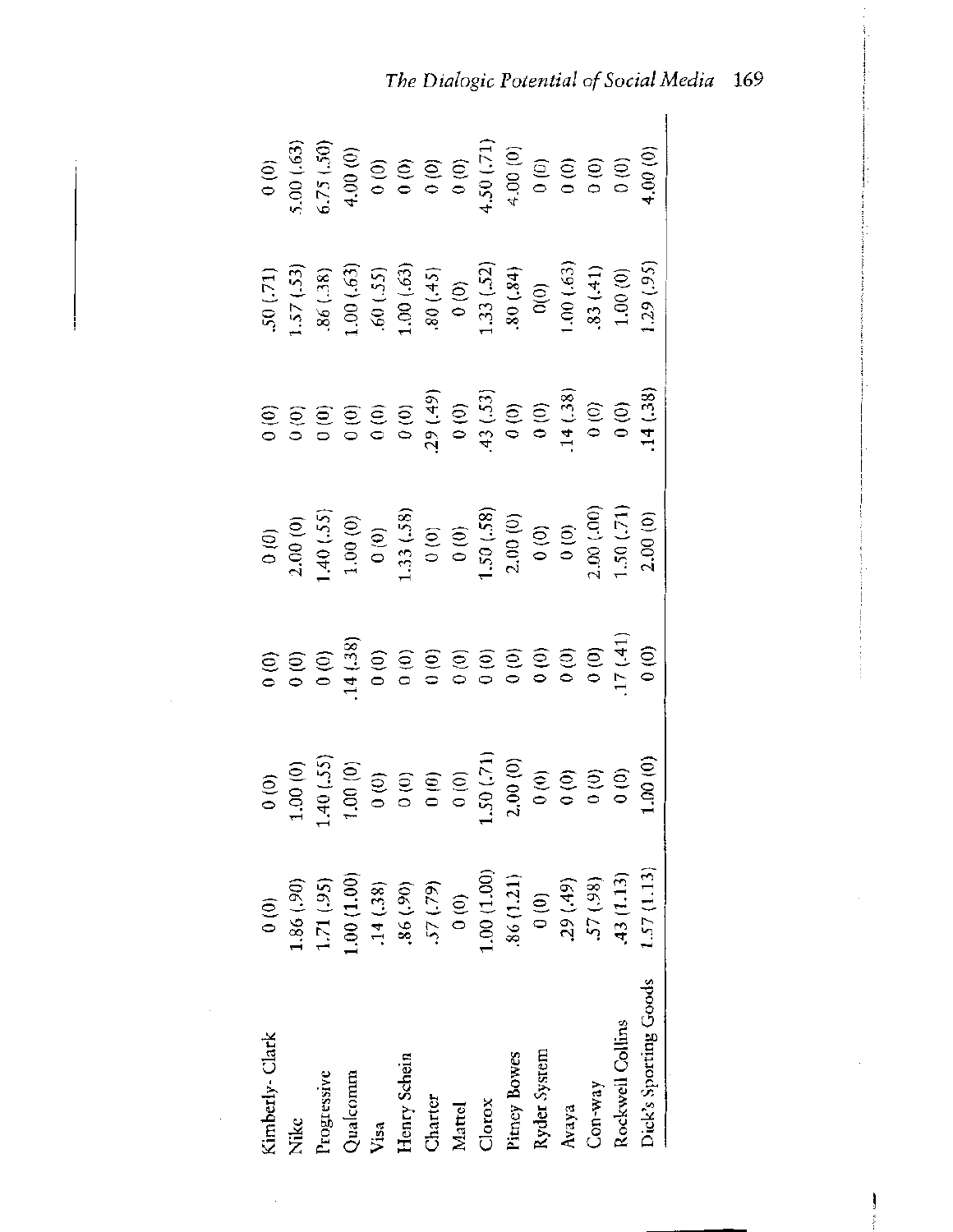#### 170 *T...ee, Gil de Zuniga, Coleman, and Johnson*

|                              | Twitter |      | Facebook |           |                   |
|------------------------------|---------|------|----------|-----------|-------------------|
|                              | M       | SD   | M        | <b>SD</b> | T-Test            |
| Symmetrical<br>Communication | .94     | 1.10 | .57      | .99       | $t(26) = 3.07***$ |
| Truthfulness                 | 1.20    | .45  | .96      | .65       | $t(17)=1.65$      |
| Authenticity                 | .05     | .21  | .19      | .41       | $t(26) = .42$     |
| Respect                      | 1.76    | .43  | 1.69     | .53       | $t(18)=.89$       |
| Equity                       | .07     | .25  | .09      | .31       | $t(26)=1.88***$   |
| Social responsibility        | 1.00    | .62  | .96      | .58       | $t(23) = 2.25***$ |
| Trustworthy                  | 4.70    | 1.15 | 3.26     | 1.33      | $t(15) = 1.46$    |

| Table 11.4 Key Differences Between Fortune 500 Companies' Twitter and<br><b>Facebook Uses</b> |
|-----------------------------------------------------------------------------------------------|
|                                                                                               |

Note:  $*_{p<.05}$ ;  $*_{p<.01}$ ;  $*_{*_{p<.001}$ .

#### DISCUSSION

Scholars have long argued that a two-way symmetrical model is considered to has have forg argued that a two-way symmetrical model is considered.  $\alpha$  is compared superior to other models because it incorporates recipive ity and mutual understanding through communication exchange (Cutlip, Center, & Broom, 2006; Grunig & Hunt, 2004). Therefore, organizations are increasingly using social network sites such as Facebook and Twitter to increase dialogue with important stakeholders because they facilitate twoereuse mangae with important stakeholders because they facilitate two<br>avecommunication by an existence of the contract average direction af communication by opening up new d between organizations and their publics.<br>This study analyzed Facebook and Twitter accounts of 25 randomly

selected *Fortune* 500 companies to shell like accounts of 25 rangements these companies practice the two-way shed in the two-way symmetry model and explores how the twothese companies practice the two-way symmetry model and explores how ethically public relations practitioners engage in Facebook and Twitter by exploring how well they achieve symmetrical communication (Excellence Theory) and each of the five objectives of the TARES test.

## Ethical Implications for the Practice of Social Media

Social media are more interactive than most earlier Internet components Seiar media are more interactive than most earlier Internet components.<br>Fil de Zúñiga, 2002; 2006; and c (Gil de Zúñiga, 2002; 2006), and can create a more human face for a company by allowing social network site users to become "friends" with and "like" the organization (Men & Tsai, 2012), several scholars question the degree to which organizations are taking advantage of Facebook (McCorkindale, 2010; Nordstrom, 2012; Waters et al., 2009) and Twitter (Rybalko & Seltzer, 2010). Recent studies suggest companies are doing a better job of employing social network sites and Twitter to build dialogue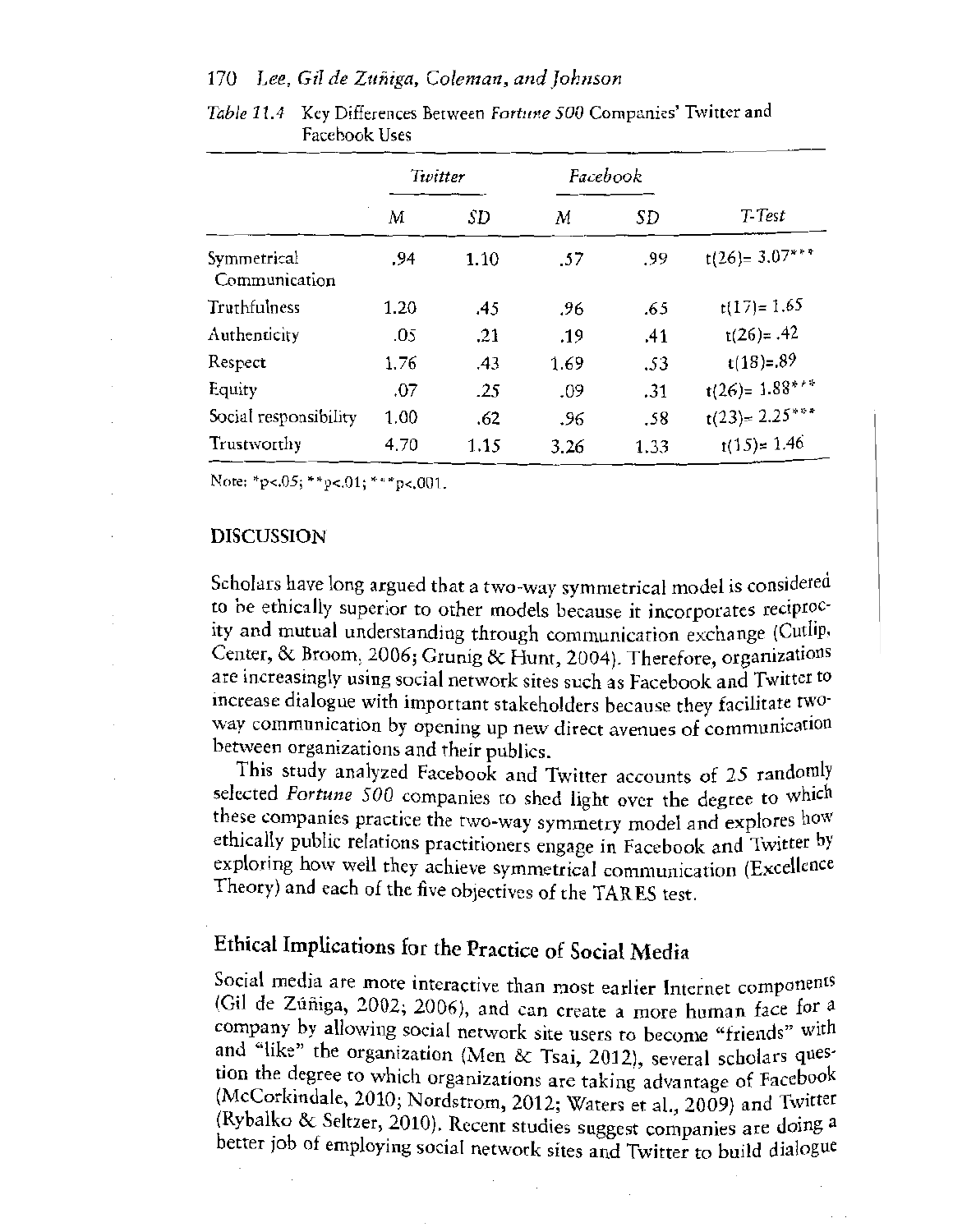with various stakeholders (Brightman, 2012), but that was not apparent in this study. Companies were gauged on three measures of symmetrical cornmunication, whether they asked consumers what they want, whether they interact with consumers and whether they engaged in dialogue and the 25 companies totaled a .75, suggesting that most companies did not engage in symmetrical communication on any of the three measures. Companies did particularly poorly engaging in dialogue on Facebook, as only 29% engaged in dialogue by replying to comments and asking for feedback and only 27% attempted to engage in dialogue. Only one company, General Electric, scored above a 2 for both Twitter and Facebook. Five companies recorded a zero on this measure for Twitter and seven for Facebook. One might expect that Facebook might produce more symmetrical communication than Twitter because of the ease of responding to those posting to a Facebook page and because to engage in a dialogue with Twitter users, companies must first follow them then engage the Tweeter. However, companies actually engaged in more dialogic communication on Twitter than Facebook, perhaps because although the 140-character limit on Twitter might make it more difficult to post long messages to followers, it makes it easier for the companies to respond. Still, companies respond to customers Jess than half of the time, engaging in dialogue about 38% of the time and interacting in general 40%.

Public relations practitioners overwhelmingly say that credibility is a problem in their industry and most say they do not receive ethics training on the job (Lee & Cheng, 2012). This study found that trustworthiness is indeed a problem with public relations organizations. Nearly all Facebook pages allowed questions and answers from customers, but only 60% of Facebook groups did. Fewer than 10% posted information on their profile such as email and phone numbers for contacts and allowed private message function, although 20% of companies did allow direct messaging to their companies. The 25 companies averaged fewer than four points on the nine-point scale. Only two companies, Charter and Allstate, scored above a 4 out of 9 on the Facebook trustworthiness measures. On the other hand, 8 companies scored above a 4 on the Twitter trustworthiness measures, including Progressive, which scored a 6.75. Past studies suggest that engaging in more dialogic communication can build trust in an organization (Men & Tsai, 2012). Although companies on Twitter were more likely to engender trust by engaging in troubleshooting, spell out a privacy policy, and be more professional in their posts, they also put more trust in their users by allowing anonymous comments, questions, and answers and having a private messaging function.

Lee and Chen (2012) discovered that 80% of PR practitioners perceived that the rise social media posed an ethical problem. Indeed, the increased use of social media and Twitter has not led to an increase in ethical behaviors as measured by the TARES test. The *Fortune 500* companies only scored highly on one of the ethical areas, respect, as the overwhelming percentage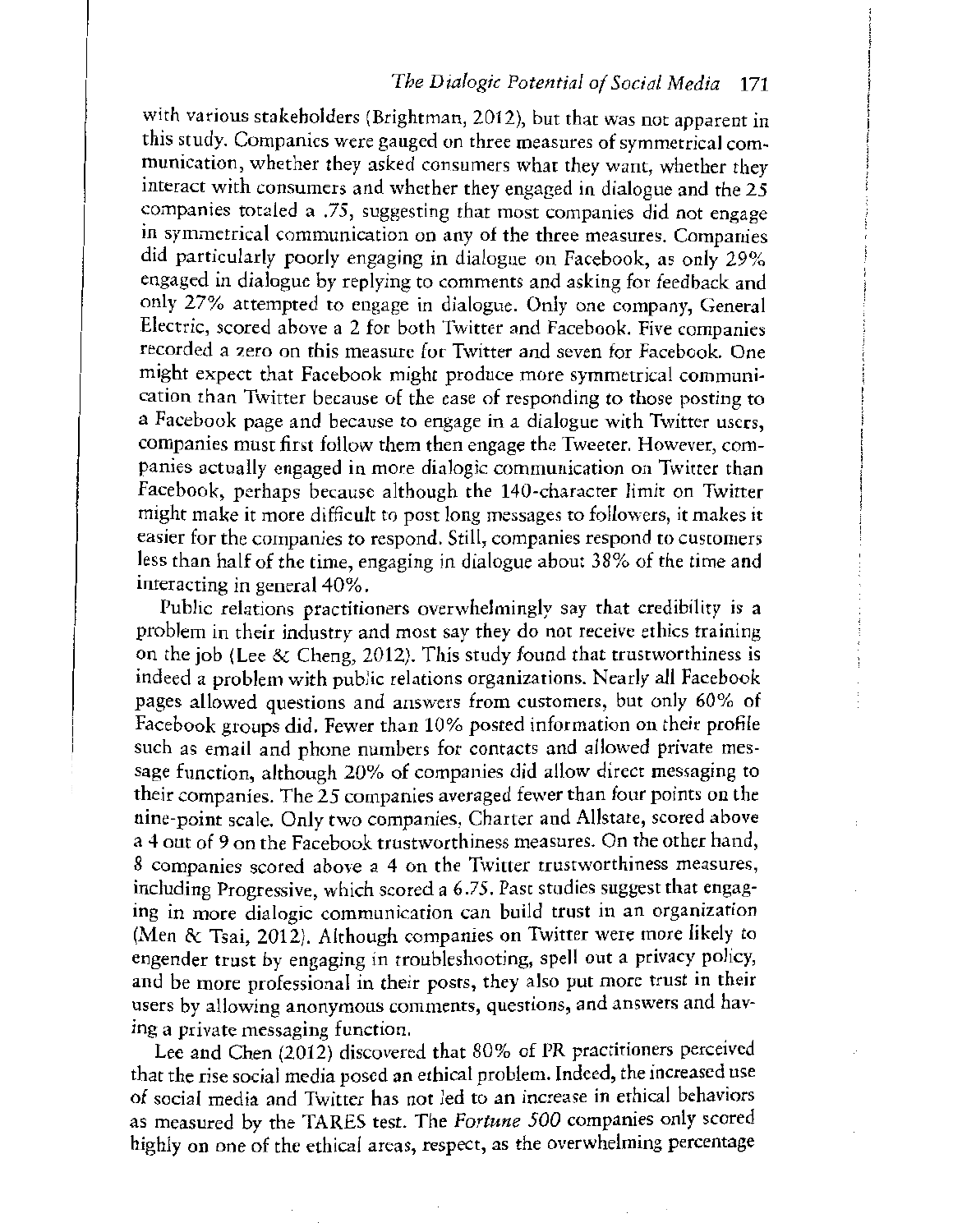#### 172 *Lee, Gil de Zuhiga, Coleman, and Johnson*

 $\sim$  companies did present information that was beneficial and treated their companies did present information that was beneficial and treated their users on the social media sites with respect during their responses. But this is<br>a measure of tone and style of messages, rather than interactivity. Companies measure of fone and style of messages, father than interactivity. Companies ere aimost aiways respectius to their consumers and amost never much lower in convoluted sentences. However, scores for usefulness were much lower (52.4% on Facebook, 63.7% on Twitter). Means scores for truthfulness, authenticity, equity, and social responsibility were all low. For instance, for social responsibility, companies averaged less than one on a five-point scale, and for equity scores were .08 on the three-point scale. Fewer than 5% of the posts on both Facebook and Twitter offered rewards for doing something for sts on both racebook and Iwitter offered rewards for doing solutions of society and even fewer encouraged consumers to give back to society. Furthermore, 18 companies scored 0 on the three-point equity scores on Facebook and numbers of companies that scored O on truthfulness, authenticity, or and numbers of companies that scored 0 on truttifulness, authentic  $\gamma$ for authenticity on Twitter. Although Twitter allows people to post pictures, for authenticity on Twitter. Although Twitter allows people to post pictures, fewer than 3% put up candid shots that might humanize the company. Part  $\alpha$  the reason why scores were so low is that the companies did not requisity update their Twitter feed and  $F_{\text{scat}}$  both page  $\frac{1}{2}$  and  $\frac{1}{2}$  media sites update their Twitter feed and Facebook page, leaving their social media sites like cyber ghost towns. Another reason scores were so low is that companies often failed to use their social media to information failed to users, using ten failed to use their social media to inform or engage their users, using<br>eminated to put up strictly public relations in order interest to their them instead to put up strictly public relations items of little interest to their<br>readers (such as what their CEO was doing) or use them to promote sales.

Differences were found on the TARES ethics scores between Twitter and Facebook. Facebook scored higher on authenticity of the persuader and Taccbook. Taccbook scored higher on authenticity of the personal and Twitter on being truthful and socially responsible. Differences may be because of the nature of the two social media. People are more likely to friend people they already began contained and people are more investigated by the percent on  $\ln R$ chd people they alteady know offline and perceive Facebook as all online<br>monupity (Ellison, Steinfield, 85 Lampe, 2007), whereas Twitter peor community (Ellison, Steinfield, & Lampe, 2007), whereas on Twitter people may follow public figures like politicians and celebrities whom they do not know (Bekafigo & McBride, 2012). Not surprising, then, people might see company speakers as more authentic on Facebook. On the other hand,  $\epsilon$  company speakers as more authentic on Facebook. On the other matrix Leads Factbook is seen as a more social outlet, companies may be  $\mu$ likely to employ Twitter to send more news and thus Twitter messages are more likely to be truthful and socially responsible.

#### Limitations

 $T_{\text{eff}}$  are some caveats to this study that should be the taken into consideration there are some cavears to this study that should be taken into considerations improve forthcoming and is a considerations as chalto improve forthcoming studies, as such we propose this limitations as challenging suggestions for future research. First, this study examined a random sample of *Fortune* 500 companies, but only 25 weeks which represent to the total companies, but only 25 were studied, which  $\frac{1}{2}$  is  $\frac{5\%}{100}$  of the total companies and in the list. It is possible that a sents 5% of the total companies encompassing the list. It is possible that a larger sample may have yielded somewhat different responses. The TARES test has been most commonly used to study advertising messages, particularly public service messages such as anti-smoking (Lee & Chen, 2010). In

 $\sim$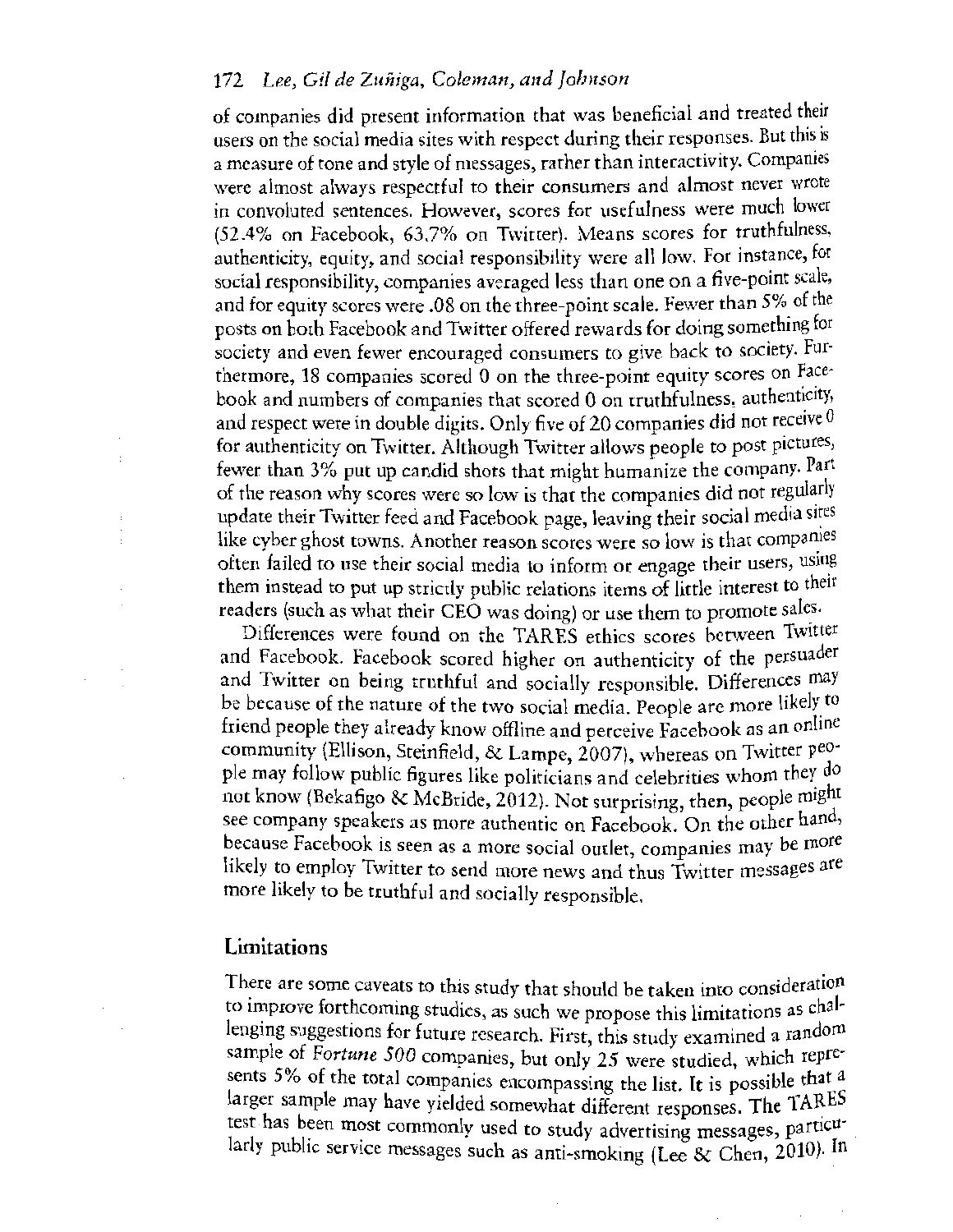this study, we have drawn our measures based on this test, which may not be the most appropriate for social media. Nevertheless, we are confident this test translates well when it comes to explaining social media messages albeit only scores of studies will prove this feasibility as empirical evidence continues to accumulate. These are all, of course, suggestions for future research to enhance our understanding on the dialogic potential of social media.

## Discussion Questions

- 1. How often do the *Fortune 500* companies use social media to achieve symmetrical communication? Do such practices differ between Facebook and Twitter?
- 2. How truthful, authentic, respectful, equitable, and socially responsible are the *Fortune 500* companies' social media content? Do such practices differ between Facebook and Twitter?
- 3. How trustworthy are the *Fortune SOO* companies on their social media sites? Do such practices differ between Facebook and Twitter?

#### SUGGESTED READINGS

oombs, W. T. & Holladay, S. J. (2010). *PR strategy and application: Managing*<br>*influence. West Sussex: Wiley- Blackwell*. McCorkindale, T. (2010) Can you see the writing on my wall? A content analysis

- of the Fortune 50s' Facebook social network sites. *Public Relations Journal,*  of the Fortune 50s' Facebook social network sites. Public Relations Journal, 4(3), 1-13.
- Men, L. R., & Tsai, W-H S. (2012). How companies cultivate relationships with publics on social network sites: Evidence from China and the United States. *Public Relations Review,* 38, 723-730.

#### REFERENCES

- Baase, S. (2008). *A gift of fire: Social, legal, and ethical issues for computing and the Internet,* 3rd ed. Upper Saddle River, NJ: Prentice-Hall.
- the Internet, 3rd ed. Upper Saddle River, NJ: Prentice-Hall.<br>Baker, S. (2002). The theoretical ground for public relations practice and ethics: A Koehnian analysis. *Journal of Business Ethics, 35,* 191-205.
- Bacher, S., Baker, S., S., Baker, S., & Martinson, D. L. (2001). The TADES test: Five principles for ethical persuasion. *Journal of Mass Media Ethics,* 16(2-3), 148-175.
- persuasion. Journal of Mass Media Ethics, 16(2-3), 148-175.<br>Bekafigo, M. A., & McBride, A. (2012, Sept.). *Who Tweets about politics?*: Politi*cal participation of Twitter users during the 2011 Gubernatorial elections.*  participation of Twitter users auring the 2011 Gubernatorial circulous.<br>---- we easily a the annual meeting of the American Political Science Assoaper presented to the annu<br>ation, New Orleans, LA.
- Bortree, D.S., & Seltzer, T. (2009). Dialogic strategies and outcomes: An analysis of environmental advocacy groups' Facebook profiles. *Public Relations Review,*  t environmenta<br>5(3), 317.,319.
- Brightman, J. M. (2012). *Strategizing relationships 2.0: An analysis of international companies' use of social media.* Unpublished dissertation, University of onai companii<br>aath Florida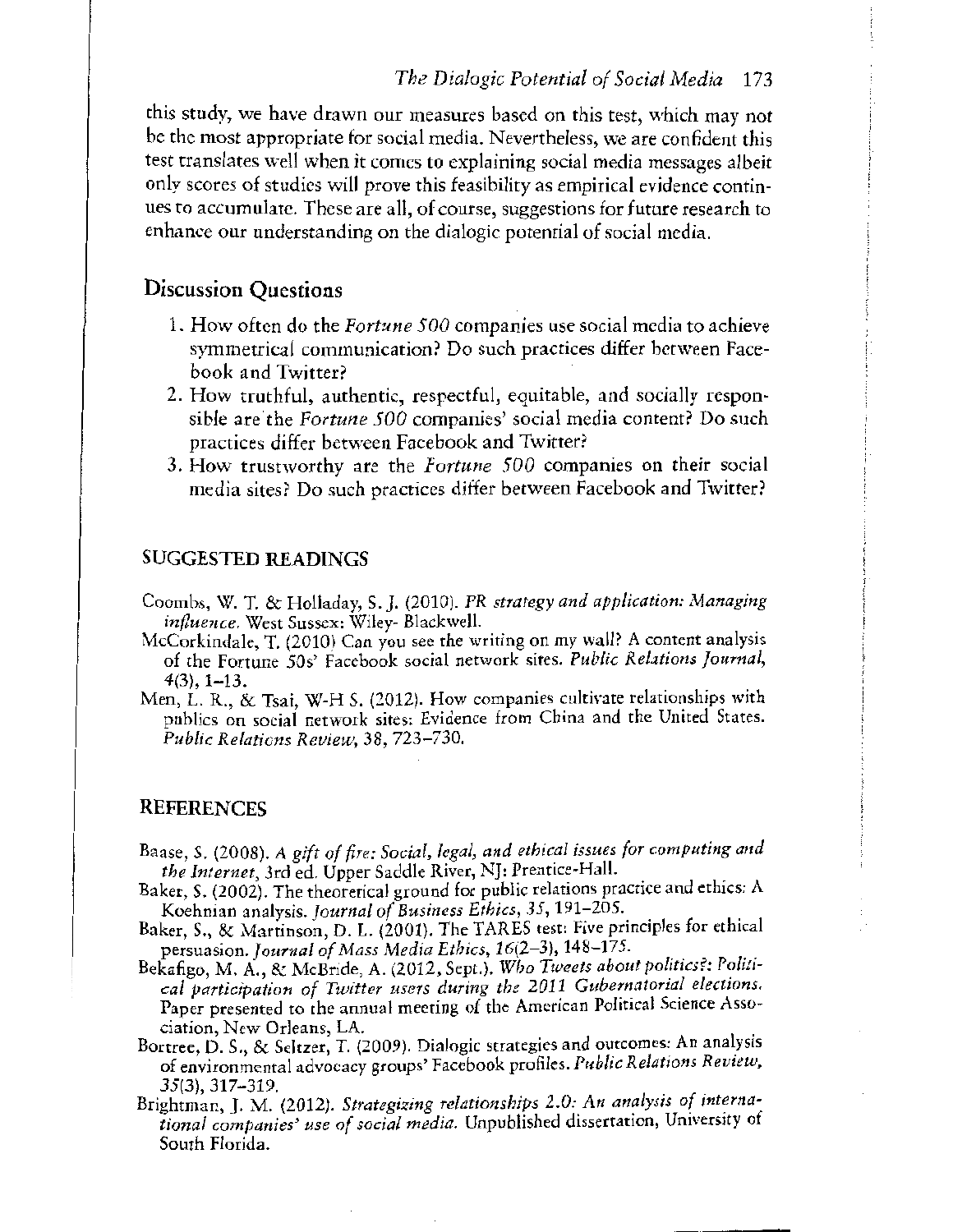Cobat, M. {2005). Moral development and PR ethics. *Journal of Mass Media Ethi*, M. (2005). Moral development and PR ethics. *Journal of Mass M* 

ics, 20(4), 321–332.<br>leman, R., & Wilkins, L (2009). Moral development: A psychological approach to understanding ethical judgment. In L. Wilkins & C. G. Christians (Eds.), The bandbook of mass media ethics (pp. 40–54). New York: Routledge.

- Coombs, W. T., & Holladay, S. J. (2010). PR strategy and application: Managing<br>*influence*. West Sussex: Wiley- Blackwell. influence. West Sussex: Wiley-Blackwell. The Massex of The American How large US companies
- n, M. J., McHugh, P. J., & Zubillaga, J. I. (2010). How large US companies can use Twitter and other social media to gain business value. MIS Quarterly Executive, 9(4), 243-259. Executive, 9(4), 243–259.
- tlip, S. M., Center, A. H., & Broom, G. M. (2006). *Effective public relations*<br>(9th edn). Upper Saddle River, NJ: Prentice Hall.<br>hatin, B. J. pusies: J. B. User, A. K., <sup>87</sup>, Hacken, B. N. (2009). Facebook and
- Debatin, B., Lovejoy, J. P., Horn, A. K., & Hughes, B. N. (2009). Facebook and online privacy: Attitudes, behaviors, and unintended consequences. Journal of Computer-Mediated Communication, 15(1), 83–108.
- Ellison, N. B., Steinfield, C., & Lampe, C. (2007). The benefits of Facebook "friends:" Social capital and college students' use of online social network sites. Journal of Computer-Mediated Communication, 12(1). Retrieved from http://<br>jcmc.indiana.edu/vol12/issue4/ellison.html jcmc.indiana.edu/vol12/issue4/ellison.html interval responsible a professional responsible responsible a professional responsible a professional responsible and responsible a professional responsible and responsible a prof
- of trick, K., & Gauthier, C. (2001). Toward a professional responsibility <sup>in</sup> of public relations ethics. Journal of Mass Media Ethics, 16(2), 193–212
- Gil de Zúñiga, H. (2002). Internet inherentemente personal: Cómo su uso influencia nuestras vidas. *Binaria*, 3, 1–45.  $Cia$  nuestras vidas. *Binaria*, 3, 1–45.
- Zúñiga, H. (2006). Reshaping the digital inequality in the European Union  $\frac{2}{4}$ How psychological variables affect Internet adoption rates. Webology. 3(4) retrieved from http://www.webology.org/2006/v3n4/a32.html
- Gil de Zúñiga, H., & Rojas, H. (2009). Análisis de los efectos de los blogs en la sociedad de la información. Co*municación y Ciudadanía,* 2(3), 60–71.
- Grunig, J. E (2008). Excellence theory in public relations. In The International Encyclopedia of Communication, vol. 4, (pp. 1620-1622). Oxford: Wiley-Blackwell.
- Grunig, J. E., & Grunig, L. A. (2010, October). The third annual Grunig lecture series. Lecture presented at the PRSA international Conference, Washington, Grunig, J. E., & Hunt, T. (1984). *Managing public relations.* Fort Worth, TX:
- g, J. Hester, J. B., & Dou~all, E .. (2007). The efficiency of constructed \~eek. samplin;.
- for content analysis of online news. *Journalism & Mass Commumcatiott Qita*  for content analysis of online news. Journalism & Mass Communication Quarterly, 84(4), 811-824.  $\text{terly, } 84(4), 811 - 824.$
- . C., & Grunig, J. E. (1999). Guidelines for measuring relationships in Public relations. Golden Standard paper of the Commission on Public Relations<sup>Mea-</sup> surement & Evaluation. Institute of Public Relations.
- Kent, M. L. & Taylor, *M.* (1998) Building dialogic relationships through the World Wide Web. Public Relations Review. 24, 321–334.
- Kent, M. L., & Taylor, M. (2002). Toward a dialogic theory of public relations.<br>Public Relations Review, 28, 21–37. Public Relations Review, 28, 21–37.<br>nt. M. J. (Taylor, M. Web
- site Fig. 1 aylor, M., & White, W. J. (2003). The relationship between  $\frac{W_{\text{F}}}{W_{\text{F}}}$ site design and organizational responsiveness to stakeholders. *Public Relations*<br>Review, 29(1) 63–77.
- Review, 29(1) 63–77.<br>cy, S., Riffe, D., Stoddard, S., Martin, H., & Chang, K. (2001). Sample size f<sup>or</sup> and *Content* newspaper content analysis in multi-year studies. Journalism and Mass Communication Quarterly, 78(4), 836–845.
- Lee, S. T., & Cheng I. (2010). Assessing the TARES as an ethical model for antisimoking ads. *Journal of Health Communication*, 15, 55-75.